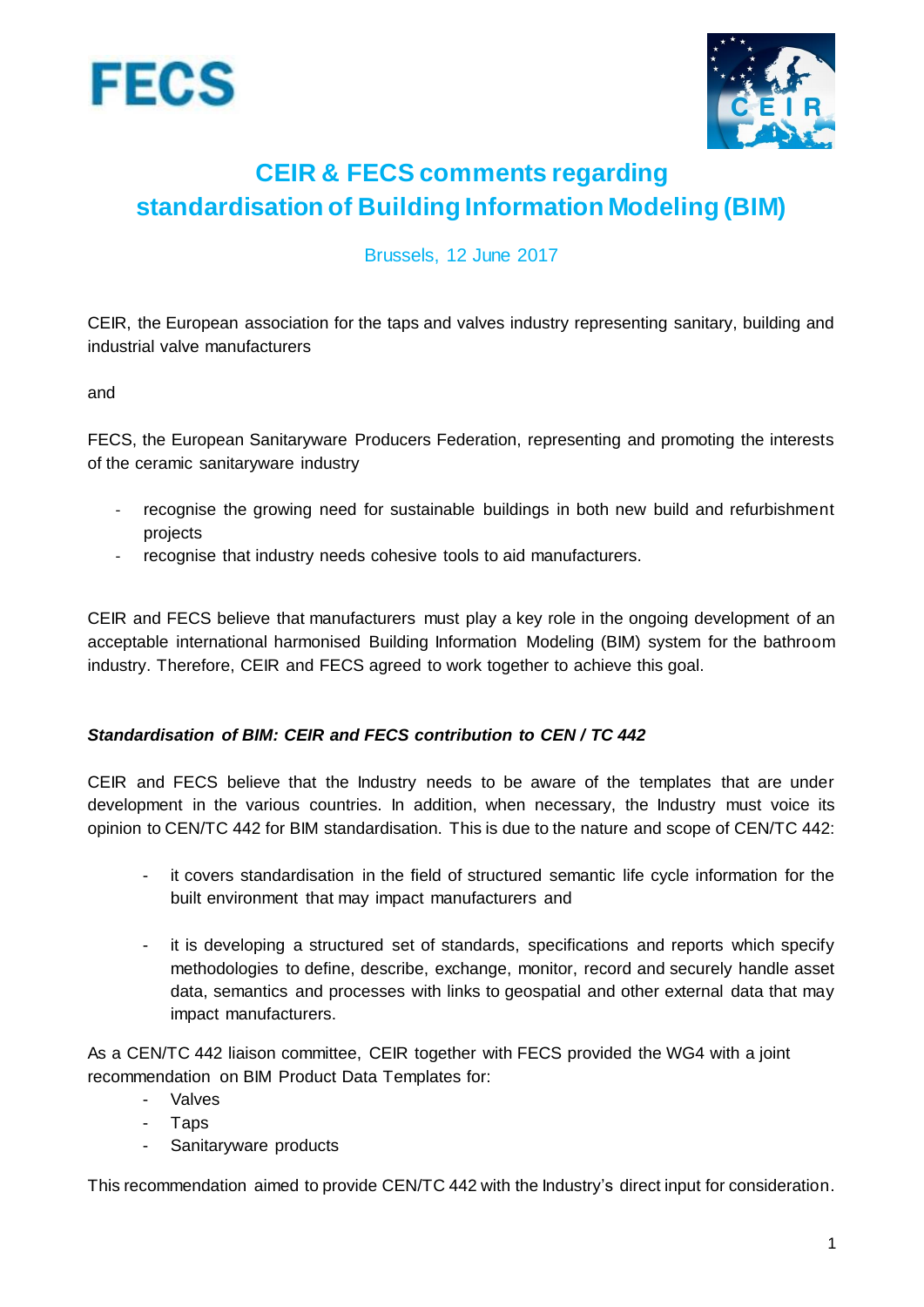# *Integration of ISO 16757 as EN standards*

As a CEN/TC 442 liaison committee via the WG4 sessions, CEIR, and indirectly FECS, were informed about the integration of ISO 16757 into EN standards covering BIM. However, this raises strong concern, notably in terms of feasibility, liability and compatibility.

The reason for this concern is:

ISO 16757 part 1 §3.4 requires that the behaviour of the product is defined by an "arithmetic function" according to environmental variables (BSS properties) instead of "normally done by tables, formulas, or diagrams where the reader can relate some situation specific parameters of the system with the actual behaviour of the product".

# *Detailed comments on the integration of ISO 16757 into EN standards:*

## o *Feasibility of functions from a physical / mechanical point of view*

CEIR and FECS doubt that all the properties of a valve (sanitary products or industrial building valves) can be modelled by an arithmetic function. Indeed, certain properties of these products are determined experimentally under environmental reference conditions dictated by the Product Standards:

- Constant upstream pressure
- Constant upstream flow
- Defined temperature
- Tested with water
- Under defined aperture.

It seems unlikely to be economically feasible to perform the tests for each possible set of conditions. It is also unlikely to be possible to correlate the results in mathematical form by varying these parameters (some related to each other: pressure and flow rate, for example) as well as varying physical properties (several industrial valves are used for different fluids, changing completely the calculation method...).

Furthermore, we frequently need to use different curves representing different parameters and conditions to select a product.

## o *Responsibilities for BSS data and functions*

In addition, CEIR and FECS question the accuracy of the environmental variables: if the result of the function is wrong, is this due to the inaccuracy of the function or environmental variables? What is the product manufacturer's liability? How is the question of function validity managed?

## o *Overlap between VDI specifications and harmonised product standards*

Finally, the ISO 16757 series was presented as based on a set of specifications (VDI3805) defining the properties of the products. These specifications are redundant with certain parts of the Product Standards. Therefore, they should not be used as a substitute for the work carried out by Product TCs, which has been the subject of a European consensus.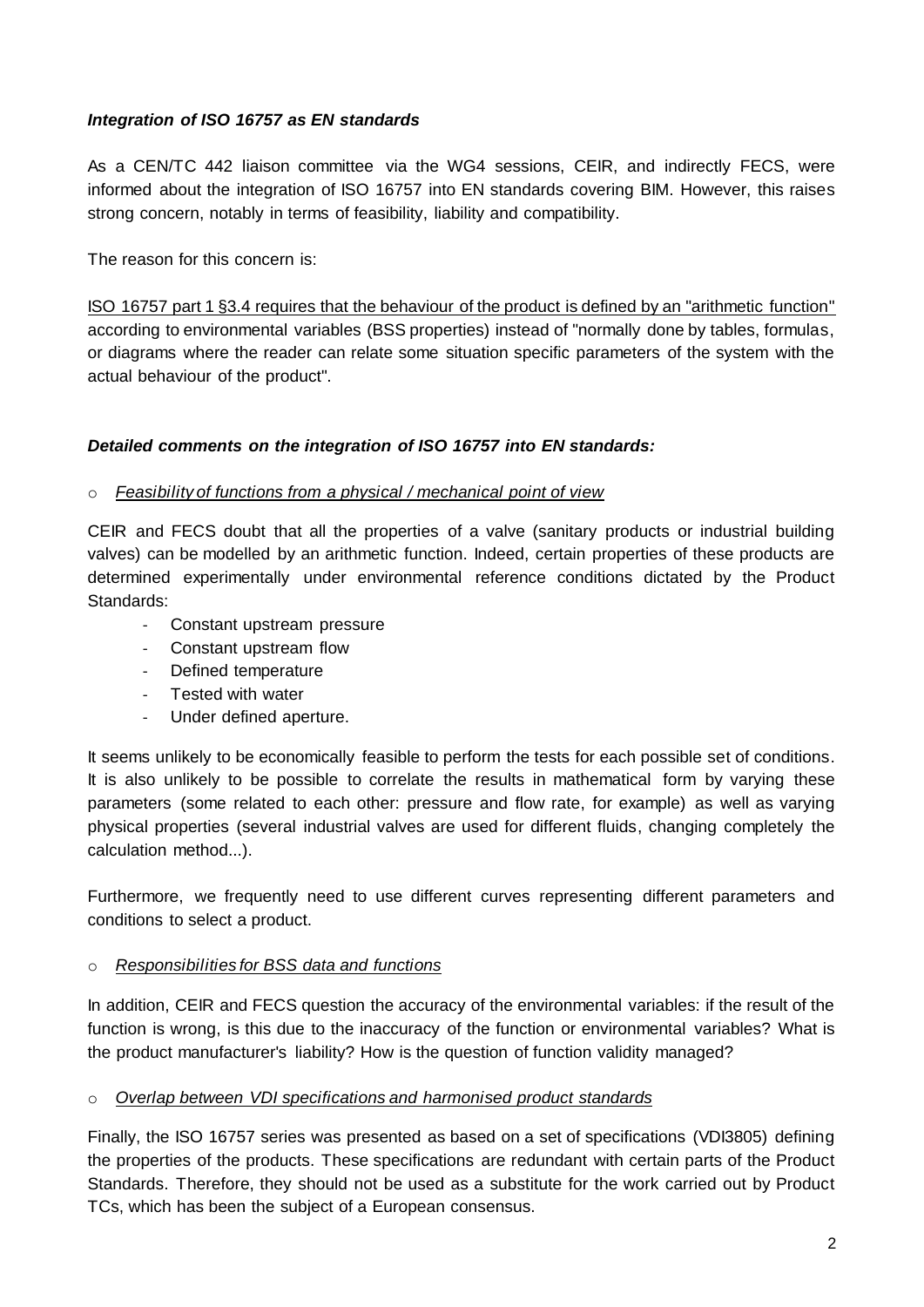Another issue is the user behaviour and operational variation at the source: e.g. there is an influence from "how much open is the angle stop valve" (see Annex I for a case example).

## *CEIR and FECS recommendations*

For the reasons stated above, CEIR and FECS believe that ISO 16757 part 1, as it currently stands, cannot be integrated into EN standards covering BIM. Indeed, CEIR and FECS recommend that the required product properties remain those contained in the CEIR and FECS BIM Product Data Templates.

These documents have been handed over to CEN/TC 442 WG4 as a recommendation for valves, taps and sanitaryware products. In the light of the state of the art, these templates are based on the Product Standards used by the professionals responsible for designing the installation of the product.

#### **About CEIR**

*The European Association for the Taps and Valves Industry (CEIR) was formed in 1959 as the European federation of national manufacturer associations. CEIR gathers together a large number of European manufacturers in the field of valves and fittings. CEIR supports the principles of a free economy and private enterprise in Europe as well as on a global basis. CEIR represents the common economic, technical and scientific interests of the European valve industries, in particular towards international authorities and economic and commercial circles.* 

#### **About FECS**

*Established in Geneva in 1954, the European Sanitaryware Producers Federation (FECS) promotes the interests of the ceramic sanitaryware industry in Europe. Today it represents seven national trade associations and companies from the European Union, Turkey and Switzerland. FECS directly employs approximately 22,000 people and has an annual turnover of € 4.5 billion.*